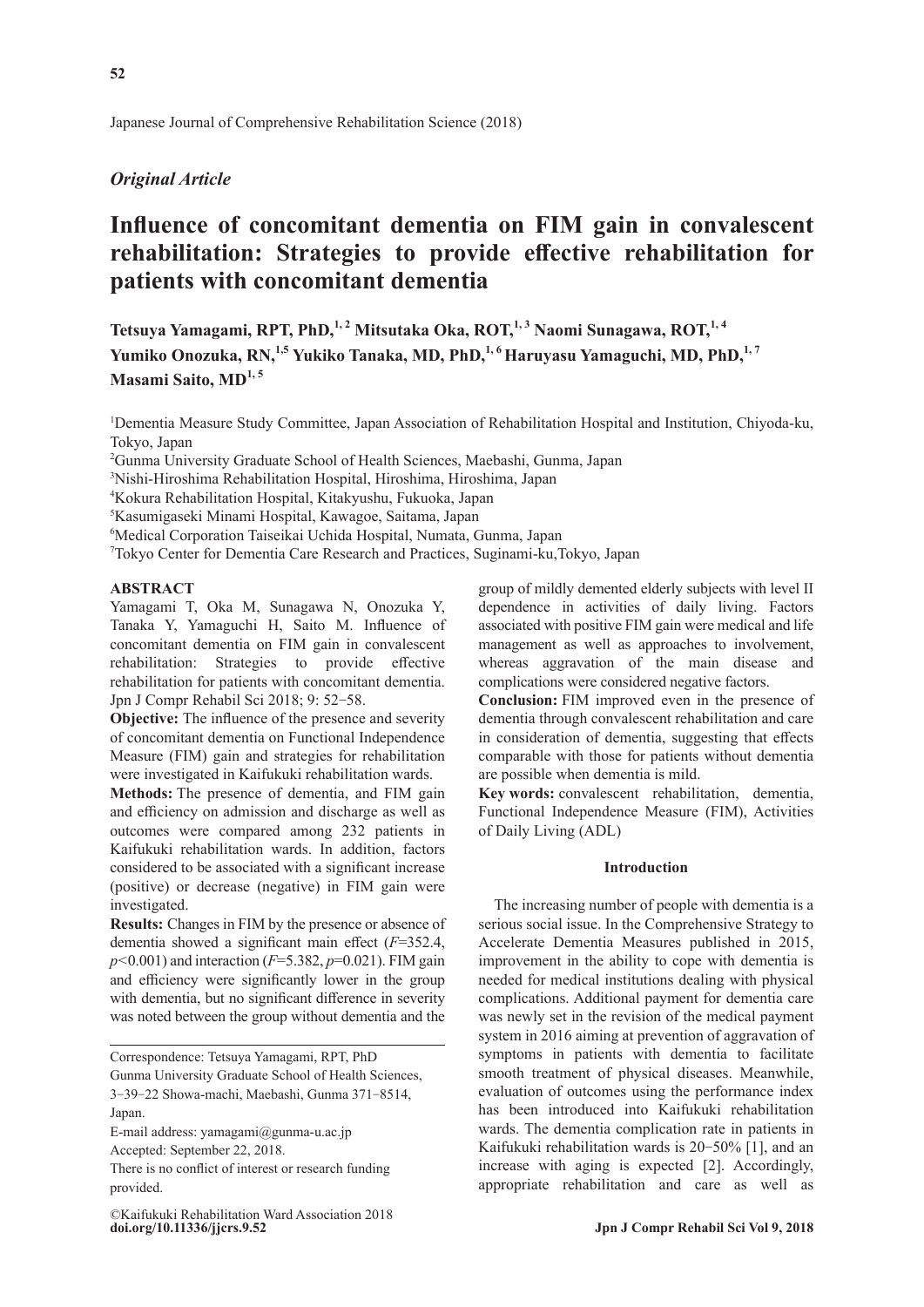improvement in activities of daily living (ADL) are needed for demented patients in Kaifukuki rehabilitation wards.

Although dementia has been considered an inhibitor of rehabilitation, studies using the Functional Independence Measure (FIM) [3] to evaluate the outcome of patients in Kaifukuki rehabilitation wards have been inconsistent, with some reporting inhibition [4,5] but others reporting no inhibition [6,7] of improvement in FIM for patients with cerebrovascular and orthopedic diseases. Only a small number of studies investigated the effects of rehabilitation based on the presence and severity of concomitant dementia in patients in Kaifukuki rehabilitation wards [8], and many studies were performed using inpatients at a single institution, which may have led to these inconsistencies.

In the present study, the influence of the presence and severity of concomitant dementia on improvement in FIM was examined in patients in Kaifukuki rehabilitation wards based on multicenter data. In addition, strategies for rehabilitation of patients with concomitant dementia were evaluated.

#### **Methods**

## **1. Subjects**

The subjects were 232 patients aged 65 years or older admitted to and discharged from eleven Kaifukuki rehabilitation wards of four hospitals (two in the Kanto region, one in the Chugoku region, and one in Kyushu region) during April–August 2017.

## **2. Methods**

The following items were retrospectively surveyed in medical records: basic information (age, gender, and degree of dependence in activities of daily living (severity) of demented elderly patients), diseases included in the calculation of rehabilitation costs (diseases of cerebrovascular, motor, and respiratory organs and disuse syndrome), duration of hospital stay, FIM on admission and discharge, FIM gain (score on discharge−score on admission), FIM efficiency (FIM gain/duration of hospital stay), and outcome (discharge to home or other places). Regarding dementia severity, the severity determined by discussion among professionals centering on the attending physician was adopted. For outcomes, discharge to home, residence with services for the elderly, or group home was designated as discharge to home, and discharge to other places was considered transfer to another hospital, including to geriatric health service facilities and other wards. Death was as is. Regarding the FIM for increased dementia severity, an increase or decrease in the total score, cognition score, or motor score by the mean +1.5 standard deviation or greater was regarded as a significant increase (positive) or decrease (negative), respectively, and these patients were extracted. Factors considered to be associated with these conditions were freely described in the survey taken by the staff in charge of rehabilitation.

## **3. Ethical consideration**

This study was planned in accordance with the Declaration of Helsinki, and was performed after approval by the Ethics Committee of the Japan Association of Rehabilitation Hospitals and Institutions.

#### **4. Statistical analysis**

Subjects with stage I dependence and those living independently based on dementia severity were regarded as the group without dementia and those with stage II or higher dependence (II–IV, M) were regarded as the group with dementia. Differences in the following items due to the presence and severity of dementia were investigated: basic information (gender and diseases included in the calculation of rehabilitation costs), outcomes, and positive or negative FIM gain, and were analyzed using the  $\chi^2$  test for residual analysis. For changes in FIM between admission and discharge, two-way analysis of variance was performed followed by Bonferroni correction as a post hoc test. Basic information (age and duration of hospital stay) and FIM gain and efficiency were analyzed using the Mann-Whitney or Kruskal-Wallis test followed by Bonferroni correction as a post hoc test. Statistical analysis was performed using IBM SPSS Statistics 24.0.

## **Results**

## **1. Basic attributes of the subjects with and without dementia (Table 1)**

Regarding the subjects, the groups with and without dementia included 130 (56.0%) and 102 (44.0%) patients, respectively. In the group with dementia, the dementia severity was stage II in 43 (33.1%), III in 54 (41.5%), IV in 26 (20.0%), and M in 7 (5.4%). Regarding basic information, the mean age was  $82.6 \pm 7.6$  years old in the group with dementia, being significantly higher than that  $(77.7\pm8.0$  years old) in the group without dementia  $(p<0.001)$ . No significant difference was noted in any other item.

## **2. Changes in FIM based on the presence and severity of dementia**

## **2.1 Changes in FIM based on the presence of dementia (Table 2)**

For all subjects (*n*=232), the total FIM score on admission was 89.8±19.7 in the group without dementia  $(n=102)$  and it increased to  $111.6\pm19.2$  at discharge. In the group with dementia (*n*=130), the score increased from 56.2±23.2 on admission to 73.2±31.9 at discharge. A significant main effect of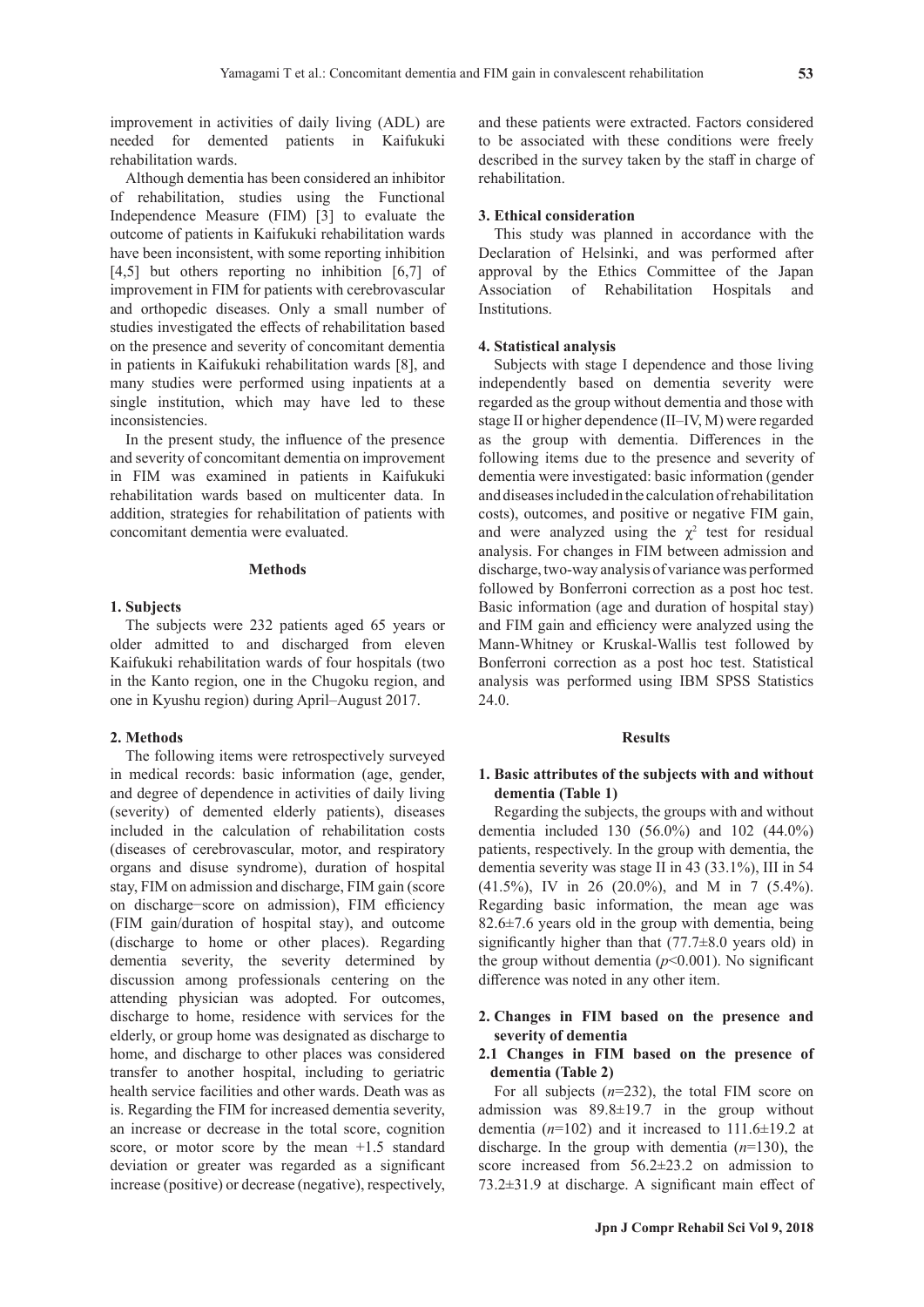|                                                           |                 | All<br>$(n=232)$   | Group without dementia Group with dementia<br>$(n=102)$ | $(n=130)$         | p       |
|-----------------------------------------------------------|-----------------|--------------------|---------------------------------------------------------|-------------------|---------|
| Age (years)                                               |                 | 80.4(8.1)          | 77.7(8.0)                                               | 82.6(7.6)         | < 0.001 |
| Gender (M/F)                                              |                 | 92(39.7)/140(60.3) | 43 $(46.7) / 59 (64.1)$                                 | 49(37.7)/81(62.3) | 0.490   |
| <b>Diseases</b><br>included in<br>calculation<br>of costs | Cerebrovascular | 99 (42.7)          | 42(42.4)                                                | 57 (57.6)         |         |
|                                                           | Motor organ     | 100(43.1)          | 49(49.0)                                                | 51(51.0)          | 0.267   |
|                                                           | Disuse syndrome | 33(14.2)           | 11(33.3)                                                | 22(66.6)          |         |
| Duration of hospital stay (days)                          |                 | 59.8 (30.2)        | 57.1(27.8)                                              | 61.9(32.0)        | 0.288   |

**Table 1.** Basic attributes of the subjects with and without dementia.

Age, duration of hospital stay: mean (SD); gender, diseases included in the calculation of costs: *n* (%). Age, duration of hospital stay: Mann-Whitney test; gender, diseases included in calculation of costs:  $\chi^2$  test.

| <b>FIM</b>               | On<br>On<br>Presence of<br>Between<br>admission<br>discharge<br>dementia<br>groups<br>(score)<br>(score) |                              | Between<br>groups | Time point                 |        | Time point $\times$<br>Presence of<br>dementia |                  | Between<br>before<br>and after |                  |                    |
|--------------------------|----------------------------------------------------------------------------------------------------------|------------------------------|-------------------|----------------------------|--------|------------------------------------------------|------------------|--------------------------------|------------------|--------------------|
|                          |                                                                                                          |                              |                   |                            |        | $\cal F$                                       | $\boldsymbol{p}$ | $\boldsymbol{F}$               | $\boldsymbol{p}$ |                    |
| All subjects $(n=232)$   |                                                                                                          |                              |                   |                            |        |                                                |                  |                                |                  |                    |
| Total                    | Absence $(n=102)$<br>Presence $(n=130)$                                                                  | 89.8 (19.7)<br>56.2 (23.2)   | $**$              | 111.6(19.2)<br>73.2 (31.9) | $**$   | 352.4                                          | < 0.001          | 5.382                          | $0.021*$         | < 0.001<br>< 0.001 |
| Cognition                | Absence<br>Presence                                                                                      | 30.0(5.6)<br>18.3(7.3)       | $***$             | 32.0(5.2)<br>20.5(7.9)     | $***$  | 67.1                                           | < 0.001          | 0.241                          | 0.624            | < 0.001<br>< 0.001 |
| Motor                    | Absence<br>Presence                                                                                      | 59.8 (16.2)<br>37.9 (18.0)   | $***$             | 79.7(15.1)<br>52.7(25.2)   | $***$  | 382.8                                          | < 0.001          | 8.231                          | $0.005*$         | < 0.001<br>< 0.001 |
|                          | Cerebrovascular $(n=99)$                                                                                 |                              |                   |                            |        |                                                |                  |                                |                  |                    |
| Total                    | Absence $(n=42)$<br>Presence $(n=57)$                                                                    | 95.7 (18.4)<br>55.2 (24.4)   | $***$             | 114.0(18.1)<br>72.8(4.6)   | $**$   | 97.6                                           | < 0.001          | 0.043                          | 0.836            | < 0.001<br>< 0.001 |
| Cognition                | Absence<br>Presence                                                                                      | 29.6(5.6)<br>16.8(7.0)       | $***$             | 31.5(5.4)<br>19.8(8.1)     | $**$   | 28.6                                           | < 0.001          | 1.537                          | 0.218            | 0.008<br>< 0.001   |
| Motor                    | Absence<br>Presence                                                                                      | 66.1(14.7)<br>38.5 (19.3)    | $***$             | 82.5 (13.4)<br>53.0(27.8)  | $**$   | 106.0                                          | < 0.001          | 0.410                          | 0.524            | < 0.001<br>< 0.001 |
| Motor organs $(n=100)$   |                                                                                                          |                              |                   |                            |        |                                                |                  |                                |                  |                    |
| Total                    | Absence $(n=49)$<br>Presence $(n=51)$                                                                    | 89.7 (16.2)<br>56.3(20.0)    | $***$             | 115.0(11.5)<br>75.3 (27.9) | $**$   | 286.0                                          | < 0.001          | 5.825                          | $0.018*$         | < 0.001<br>< 0.001 |
| Cognition                | Absence<br>Presence                                                                                      | 31.3(4.2)<br>19.7(7.2)       | $***$             | 33.4 (2.7)<br>21.6(7.3)    | $***$  | 39.3                                           | < 0.001          | 0.143                          | 0.706            | < 0.001<br>< 0.001 |
| Motor                    | Absence<br>Presence                                                                                      | 58.4 (14.1)<br>36.6(14.9)    | $***$             | 81.6(9.9)<br>53.8 (21.8)   | $**$   | 287.6                                          | < 0.001          | 6.542                          | $0.012*$         | < 0.001<br>< 0.001 |
| Disuse syndrome $(n=33)$ |                                                                                                          |                              |                   |                            |        |                                                |                  |                                |                  |                    |
| Total                    | Absence $(n=11)$<br>Presence $(n=22)$                                                                    | 68.0(24.3)<br>58.3 (27.8)    | ns.               | 87.5(32.1)<br>69.2(34.3)   | ns     | 33.8                                           | < 0.001          | 2.638                          | 0.114            | < 0.001<br>< 0.001 |
| Cognition                | Absence<br>Presence                                                                                      | 25.6(8.4)<br>18.7(7.8)       | $\ast$            | 27.6(9.0)<br>20.0(9.0)     | $\ast$ | 4.8                                            | 0.042            | 0.303                          | 0.586            | 0.113<br>< 0.001   |
| Motor                    | Absence<br>Presence                                                                                      | 42.5 $(17.5)$<br>39.6 (21.5) | ns                | 59.8 (24.7)<br>49.3 (26.4) | ns.    | 42.6                                           | < 0.001          | 3.390                          | 0.075            | < 0.001<br>< 0.001 |

**Table 2.** Changes in FIM in the presence or absence of dementia.

Mean (SD).

Two-way analysis of variance, Bonferroni correction. \*\*: *p*<0.01, \*: *p*<0.05, ns: not significant.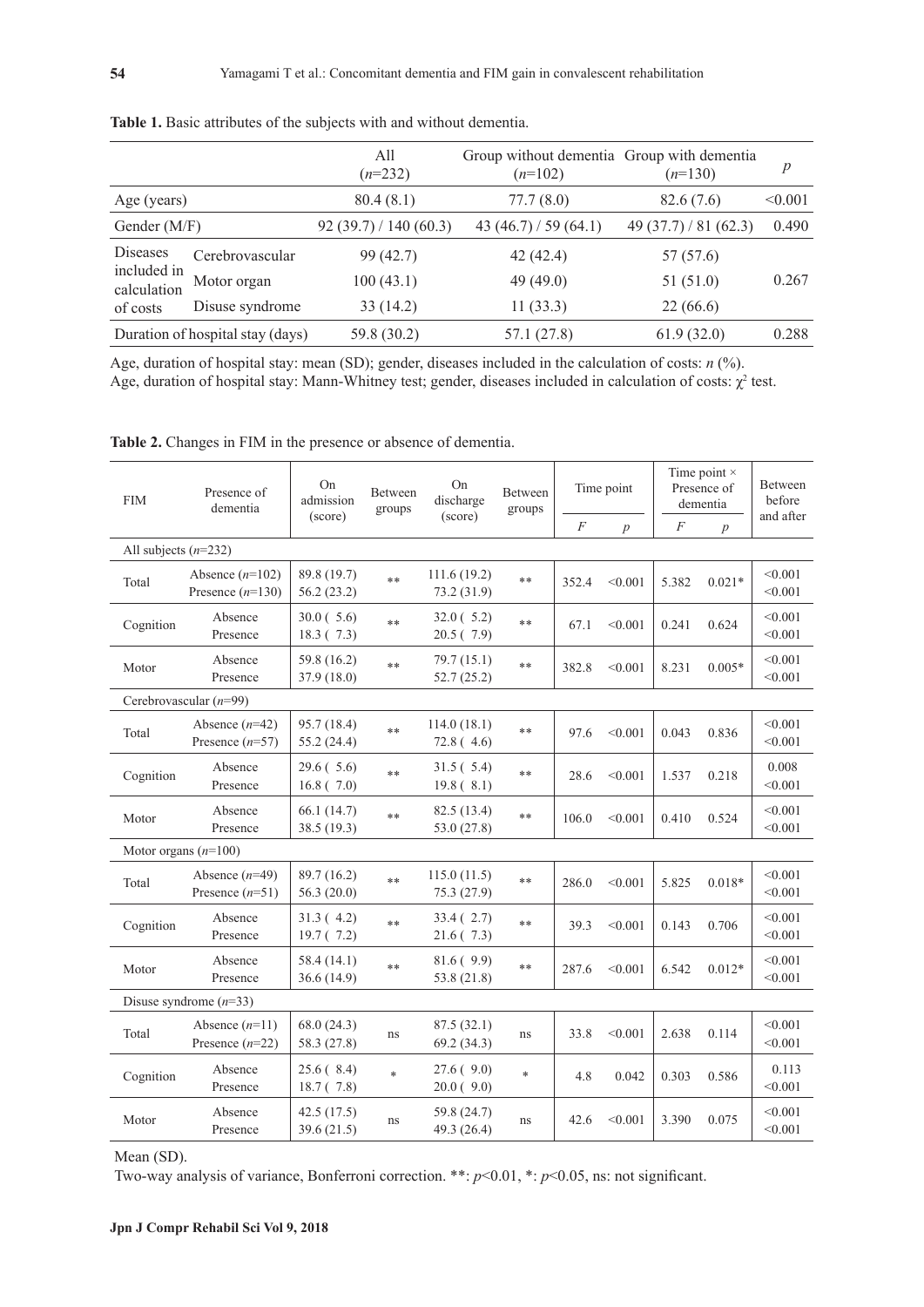time was noted on the two-way analysis of variance and post hoc test  $(F=352.4, p<0.001)$ , and the total FIM score improved significantly after admission even in the presence of dementia. On the other hand, a significant interaction was found (*F*=5.382, *p*=0.021): the FIM scores on admission and discharge were significantly lower in the group with dementia compared to the group without dementia, and the improvement was poorer. Of the sub-items, a significant interaction was noted in the motor items (*F*=8.231, *p*=0.005); as for the total score, the FIM scores on admission and discharge were significantly lower in the group with dementia, and the improvement was poorer. No

significant interaction was found for cognition. Regarding diseases included in the calculation of rehabilitation costs, no significant interaction between the presence of dementia and changes in FIM was noted in patients with cerebrovascular disease (*n*=99) or disuse syndrome (*n*=33), whereas in patients with motor organ disease (*n*=100), a significant interaction with the presence of dementia was noted for the total FIM score and motor items (total score: *F*=5.825, *p*=0.018; motor: *F*=6.542, *p*=0.012), and the FIM scores on admission and discharge were significantly lower in the group with dementia, with poorer improvement.

## **2. 2 FIM gain and efficiency based on the presence and severity of dementia (Tables 3 and 4)**

Based on the presence of dementia, the total FIM gain was 21.8±13.7 and FIM gain for motor items was 19.8 $\pm$ 12.5 in the group without dementia  $(n=102)$ , whereas the values in the group with dementia (*n*=130) were 17.0±17.0 and 14.8±14.8, respectively, being significantly lower (total: *p*=0.003; motor: *p*=0.001). No significant difference was noted in cognition.

The total FIM efficiency was 0.44±0.39/day and the FIM efficiency for motor items was 0.39±0.38/day in the group without dementia, whereas the values in the group with dementia were 0.26±0.36/day and 0.24±0.28/day, respectively, being significantly lower (total:  $p<0.001$ ; motor:  $p<0.001$ ). No significant difference was noted for cognition (Table 3).

Based on the dementia severity, the total FIM gain was 21.8±13.7 in the group without dementia (*n*=102). In the group with dementia, the total FIM gain was 23.0±15.0 in the stage II group (*n*=43), 18.4±16.5 in stage III ( $n=54$ ), and  $7.1\pm15.0$  in stage IV ( $n=26$ ), being significantly different (*p*<0.001). In the post hoc test, only the gain in stage IV was significantly lower than that in the groups without dementia and with stage II or III dementia. Regarding the sub-items, the

**Table 3.** FIM gain and efficiency based on the presence or absence of dementia.

| <b>FIM</b>                |                             | All<br>$(n=232)$                       | Group without dementia<br>$(n=102)$    | Group with dementia<br>$(n=130)$       | $\overline{p}$              |
|---------------------------|-----------------------------|----------------------------------------|----------------------------------------|----------------------------------------|-----------------------------|
| Gain (score)              | Total<br>Cognition<br>Motor | 19.1(15.8)<br>2.2(4.0)<br>17.0(13.7)   | 21.8(13.7)<br>2.0(3.4)<br>19.8(12.5)   | 17.0(17.0)<br>2.3(4.4)<br>14.8(14.1)   | 0.003<br>0.939<br>0.001     |
| Efficiency<br>(score/day) | Total<br>Cognition<br>Motor | 0.34(0.39)<br>0.03(0.12)<br>0.31(0.33) | 0.44(0.39)<br>0.04(0.07)<br>0.39(0.38) | 0.26(0.36)<br>0.02(0.15)<br>0.24(0.28) | < 0.001<br>0.438<br>< 0.001 |

#### Mean (SD).

Mann-Whitney test.

**Table 4.** FIM gain and efficiency based on dementia severity.

| <b>FIM</b>                |           | Group<br>without<br>dementia | $\mathbf{I}$ | Ш          | IV         | $\boldsymbol{p}$ |    | Group without<br>dementia<br><b>VS</b> |    |        | II vs | III vs |
|---------------------------|-----------|------------------------------|--------------|------------|------------|------------------|----|----------------------------------------|----|--------|-------|--------|
|                           |           | $(n=102)$                    | $(n=43)$     | $(n=54)$   | $(n=26)$   |                  | П  | Ш                                      | IV | Ш      | IV    | IV     |
| Gain<br>(score)           | Total     | 21.8(13.7)                   | 23.0(15.0)   | 18.4(16.5) | 7.1(15.0)  | < 0.001          | ns | ns                                     | ** | ns     | **    | $\ast$ |
|                           | Cognition | 2.0(3.4)                     | 2.5(4.4)     | 2.4(3.7)   | 1.8(3.9)   | 0.422            | ns | ns                                     | ns | ns     | ns    | ns     |
|                           | Motor     | 19.8(12.5)                   | 20.5(12.5)   | 16.1(14.0) | 5.4(11.6)  | < 0.001          | ns | $\ast$                                 | ** | ns     | **    | **     |
| Efficiency<br>(score/day) | Total     | 0.44(0.39)                   | 0.39(0.40)   | 0.27(0.33) | 0.09(0.25) | < 0.001          | ns | **                                     | ** | $\ast$ | **    | $\ast$ |
|                           | Cognition | 0.04(0.07)                   | 0.02(0.22)   | 0.03(0.06) | 0.02(0.07) | 0.398            | ns | ns                                     | ns | ns     | ns    | ns     |
|                           | Motor     | 0.39(0.38)                   | 0.37(0.25)   | 0.24(0.29) | 0.06(0.17) | < 0.001          | ns | **                                     | ** | *      | **    | $\ast$ |

Mean (SD).

Kruskal-Wallis test, Bonferroni correction. \*\*: *p*<0.01, \*: *p*<0.05, ns: not significant.

Rank M was deleted from the table due to the small number of patients.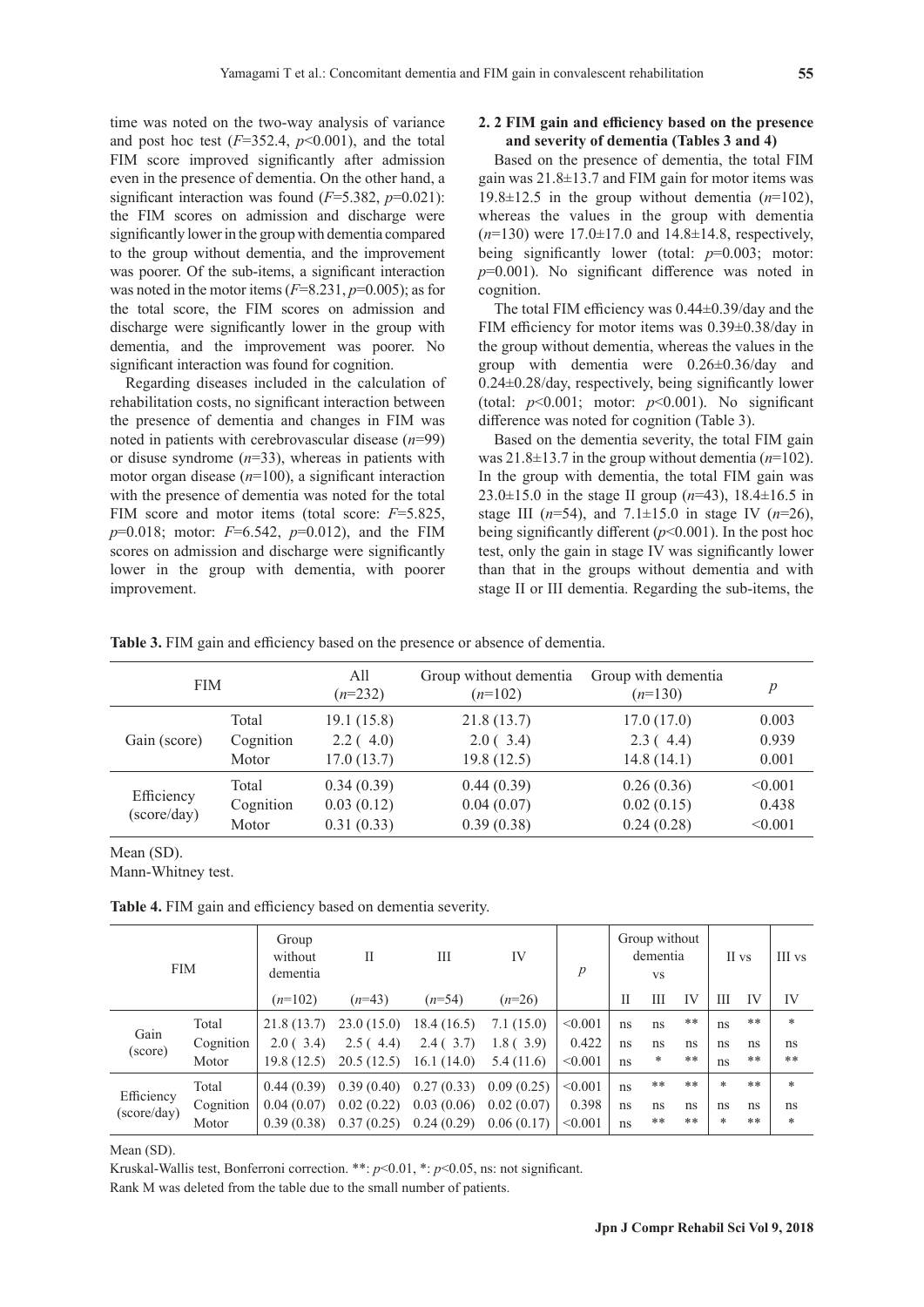gain in motor items was significantly lower in stage III and IV than in the group without dementia, and significantly lower in stage IV than in stage II and III, but no significant difference was noted for cognition.

The FIM efficiency was 0.44±0.39/day in the group without dementia, 0.39±0.40/day in stage II,  $0.27\pm0.33$ /day in stage III, and  $0.09\pm0.25$ /day in stage IV groups, being significantly different  $(p<0.001)$ . In the post hoc test, the efficiency in the groups with stage III or IV dementia was significantly lower than that in the groups without dementia and with stage II dementia. Regarding the sub-items, the efficiency in stage III or IV was significantly lower than that in the groups without dementia and stage II dementia for motor items, but no significant difference was noted for cognition (Table 4).

## **2. 3 Outcome based on the presence and severity of dementia (Table 5)**

The outcome was discharge to home for 84 (82.4%) and other places for 18 (17.6%) in the group without dementia  $(n=102)$ , whereas the values were 80 (61.5%) and 50 (38.5%), respectively, in the group with dementia (*n*=130), demonstrating that significantly more patients in the group without dementia were discharged to home, whereas significantly more patients in the group with dementia were transferred to other places (*p*=0.001).

Furthermore, a significant difference was noted based on the severity of dementia  $(p<0.001)$ . In the residual analysis, the rate of discharge to home was 82.4% (84 patients) in the group without dementia and 83.7% (36 patients) in the group with stage II dementia (*n*=43), being significantly higher, whereas the rate of discharge to other places was 73.1% (19/26) for stage IV patients.

## **2. 4 Rates of positive and negative FIM gain based on dementia severity and suspected cause (Table 6)**

FIM gain was positive in 12 (11.8%) in the group without dementia  $(n=102)$  and in 18 (13.8%) in the group with dementia (*n*=130). Based on the dementia severity, the gain was positive in 6 (14.0%) in the stage II dementia group (*n*=43), 7 (13.0%) in stage III (*n*=54), and 5 (15.2%) in stage IV or M (*n*=33). Thus,

a positive gain occurred in all severity groups. FIM gain was negative in 3 (2.9%) in the group without dementia and in 12 (9.2%) in the group with dementia. Based on the dementia severity, the gain was negative in 3 (7.0%) in the stage II dementia group, 5 (9.3%) in stage III, and 4 (12.1%) in stage IV or M, revealing that a negative gain increased as the dementia severity increased, but no significant difference was detected.

The influence of the main disease (resolution of pain and improvement of symptoms) was frequently considered by the rehabilitation staff to be associated with a positive gain (6 cases (50.0%)) in the group without dementia  $(n=12)$ . In the group with dementia  $(n=18)$ , the following measures were frequently described: medical and life management (utilization of inpatient day care and group rehabilitation to improve daily activities, regulation of life rhythm to deal with delirium, and management of complications) (12 patients (66.7%)), approaches to involvement (incorporation of things the patient is interested in and activities that the patient is familiar with, providing a role and daily routine, not restricting the patient's activity, and utilization of memos and time tables) (11 patients (61.1%)), and communication (listening attentively to patient complaints, consistency of responses, frequently talking to patients, utilization of memory books, talking to patients according to their social history, and expression of gratitude) (10 patients  $(55.6\%)$ .

The same factors were considered to be associated with a negative gain in the groups with and without dementia (15 patients in total), and the factors were aggravation/recurrence of the main disease in 8 (53.3%), aggravation of complications (fever, pneumonia, etc.) in 8 (53.3%), and aggravation of behavioral and psychological symptoms of dementia (BPSD) in 5 (33.3%).

## **Discussion**

The influence of the presence of concomitant dementia on improvement in the FIM was investigated in patients in Kaifukuki rehabilitation wards. The FIM improved significantly after admission even in the

| Table 5. Outcome based on dementia severity. |  |  |  |  |  |
|----------------------------------------------|--|--|--|--|--|
|----------------------------------------------|--|--|--|--|--|

|                                                 | Discharge to home<br>$(n=164)$ | Others<br>$(n=68)$   | p       |
|-------------------------------------------------|--------------------------------|----------------------|---------|
| Group without dementia $(n=102)$<br>II $(n=43)$ | 84 (82.4)<br>36(83.7)          | 18 (17.6)<br>7(16.3) |         |
| III $(n=54)$                                    | 34(63.0)                       | 20(37.0)             | < 0.001 |
| IV $(n=26)$                                     | 7(26.9)                        | 19(73.1)             |         |
| $M(n=7)$                                        | 3(42.9)                        | 4(57.1)              |         |

*n* (%).

 $\chi^2$  test, highlighted cells: residual difference of approximately 2.0 or greater/lower.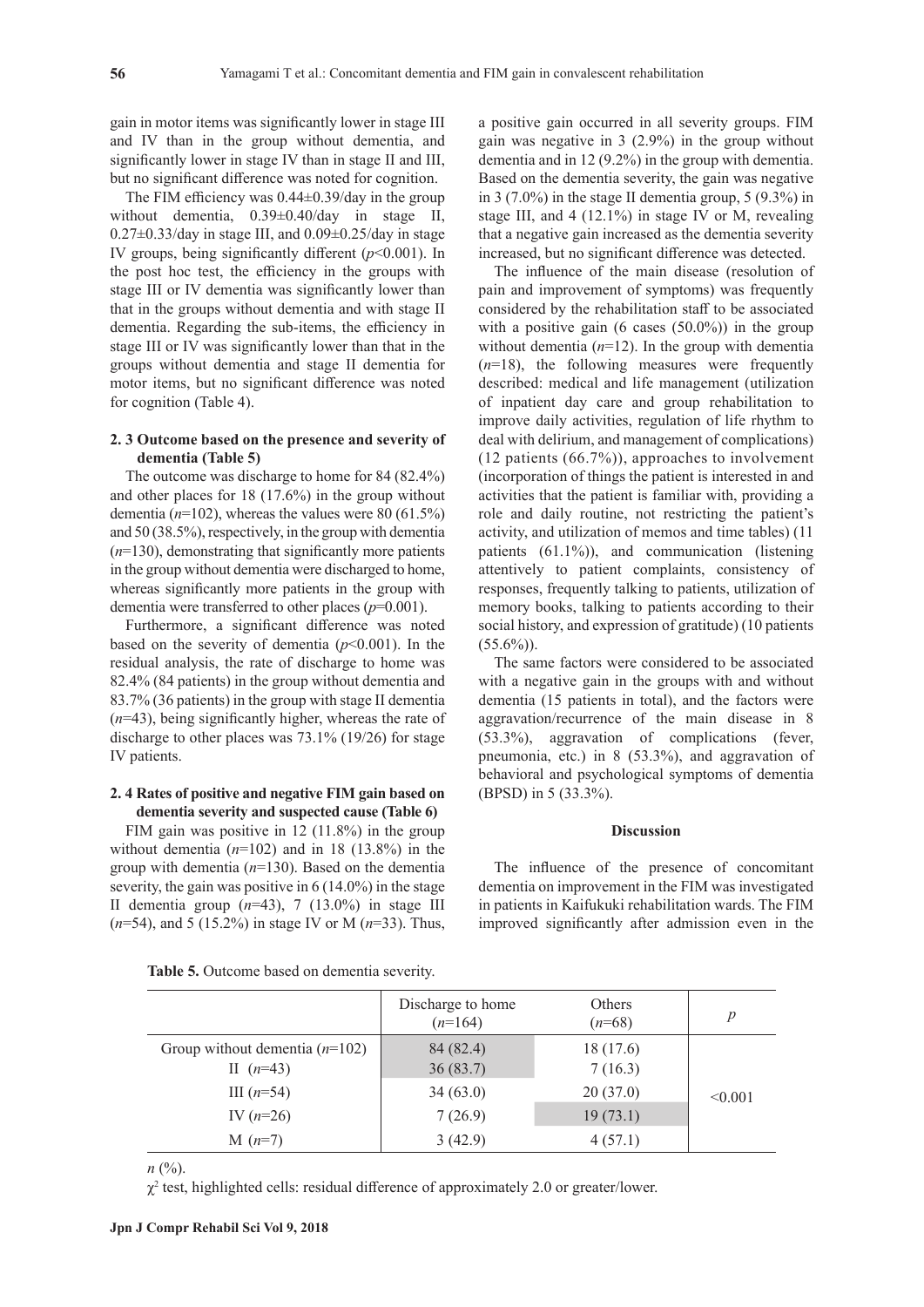|          | Group without dementia $(n=102)$                                                                                                                                                                                                                                                                                                                                                                                                                                                                                                                                                               | Group with dementia $(n=130)$                                                                                                                                                                                                                                                                                                                                                                                                                                                                                                                                                                                                                                                                                                                                                                                                                                                                                                                                                                                                               |
|----------|------------------------------------------------------------------------------------------------------------------------------------------------------------------------------------------------------------------------------------------------------------------------------------------------------------------------------------------------------------------------------------------------------------------------------------------------------------------------------------------------------------------------------------------------------------------------------------------------|---------------------------------------------------------------------------------------------------------------------------------------------------------------------------------------------------------------------------------------------------------------------------------------------------------------------------------------------------------------------------------------------------------------------------------------------------------------------------------------------------------------------------------------------------------------------------------------------------------------------------------------------------------------------------------------------------------------------------------------------------------------------------------------------------------------------------------------------------------------------------------------------------------------------------------------------------------------------------------------------------------------------------------------------|
| Positive | $n=12$ (11.8%)<br>- 6 cases of influence of the main disease:<br>Resolution of pain, improvement of<br>symptoms<br>- 4 cases of medical and life management:<br>Improvement of activity in life, independent<br>training<br>- 4 cases of motivation: originally motivated,<br>increase in motivation<br>- 3 cases of approaches to involvement:<br>Providing a role, incorporation of things<br>that the patient is interested in<br>- 2 cases of communication: Listening<br>attentively, frequently talking to the patient<br>- 1 case of environment adjustment:<br>Utilization of a sensor | $n=18(13.8\%)$<br>- 12 cases of medical and life management: Improvement of<br>activity in life, life rhythm, interaction, inpatient day care,<br>management of complications<br>- 11 cases of approaches to involvement: Providing a role,<br>familiar activity, self-determination, no restriction, support<br>to prevent errors, memo, time table, memory book, pleasant<br>stimulation, early acquisition of independence in relieving<br>oneself<br>- 10 cases of communication: Listening attentively to<br>complaints, frequently talking to patient, explanation that is<br>easy to understand, consistency of responses, familiar<br>relationship, no denial, expression of gratitude, talking to<br>patients in a way corresponding to their social history<br>- 6 cases of environment adjustment: Prevention of confusion,<br>comfort, safety, utilization of a sensor<br>- 3 cases of motivation: Increase in motivation<br>- 3 cases of influence of the main disease: Improvement of<br>aphasia, mild condition on admission |
| Negative | $n=3$ (2.9%)<br>- 2 cases of influence/aggravation of the main<br>disease: Pneumonia, severe on admission<br>- 2 cases of aggravation of complications:<br>Pneumonia, hydrocephalus, Parkinson's<br>- 1 case of aggravation of BPSD: Violent<br>language                                                                                                                                                                                                                                                                                                                                       | $n=12(9.2\%)$<br>- 6 cases of influence/aggravation of the main disease:<br>Pneumonia, cerebrovascular disorder, chronic subdural<br>hematoma, severe on admission, total assistance<br>- 6 cases of aggravation of complications: Recurrence of<br>cerebrovascular disorder, hydrocephalus, fever, urinary tract<br>infection<br>- 4 cases of aggravation of BPSD: Risky behavior, entering<br>rooms of other patients, mental depression, anxiety                                                                                                                                                                                                                                                                                                                                                                                                                                                                                                                                                                                         |

**Table 6.** Rates of positive and negative FIM gain and factors considered to be associated.

Multiple answers were included for the considered factors.

presence of dementia, but the FIM scores on admission and discharge were significantly lower in the group with dementia than in the group without dementia, and improvement was also poorer. FIM gain was also significantly lower in the group with dementia. Based on the dementia severity, no significant difference was noted between the group without dementia and the group with stage II or III dementia, and the score was significantly lower only in the stage IV dementia group. Regarding FIM efficiency, no significant difference was noted between the group without dementia and the group with stage II dementia, and the efficiency was significantly lower in the stage III and IV groups. The outcome was "discharge to home" for many patients in the group without dementia and the group with stage II dementia, whereas the outcome was "other" in significantly more patients in the stage IV dementia group. Thus, the FIM was significantly improved by being in a Kaifukuki rehabilitation ward even in the presence of dementia. Furthermore, the FIM gain and efficiency as well as the rate of discharge to home in the stage II dementia group were similar to those in the group without dementia. However, the FIM value was low on admission and discharge due to concomitant dementia, and the improvement was poor.

In previous studies on the influence of concomitant dementia on FIM improvement in patients in Kaifukuki rehabilitation wards, the FIM values on admission and discharge were significantly lower in the group with dementia, but FIM gain was positive in both groups [7, 8]. In our study, the FIM was improved by being in a Kaifukuki rehabilitation ward even in the presence of dementia, consistent with the results of previous studies. In studies in which the dementia severity was classified based on the cognitive function test on admission and its relationship with changes in FIM and outcome was investigated, no significant difference was noted in FIM gain or the rate of discharge to home between the group without dementia and the groups with mild–moderate dementia, and these scores were significantly lower only in the group with severe dementia [2, 6]. Although the method for determining dementia severity was different, our study results were similar to those of previous studies: FIM improvement was comparable to that in non-dementia patients and